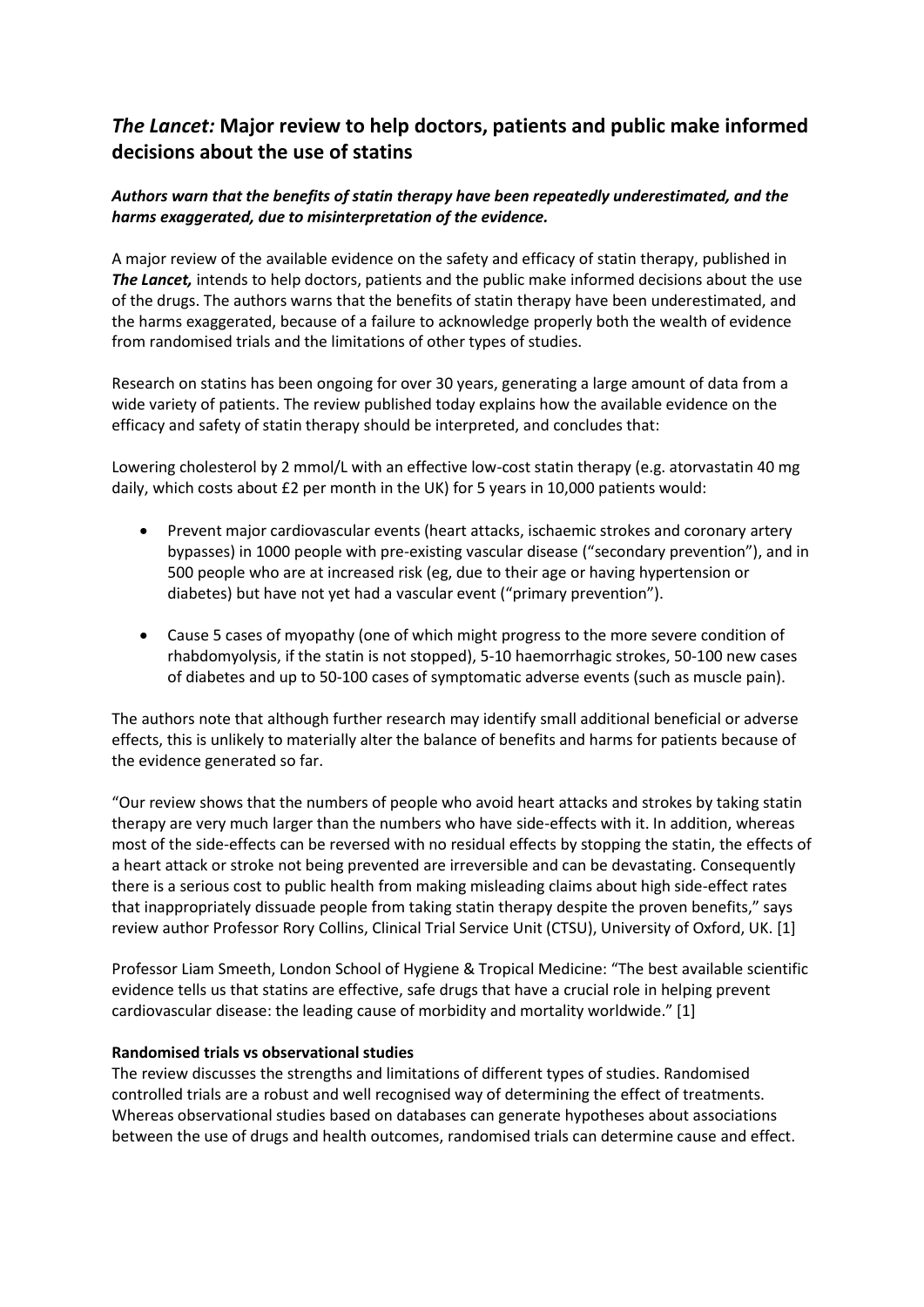In a randomised trial, patients are randomly divided into two or more groups – eg, one group is given a drug and the other group is given a dummy treatment (ie, a "placebo"). Researchers then compare the rates of health outcomes between these groups. Randomly allocating patients means that any difference in these rates can generally be attributed to the treatment itself (see **panel 1**). Additionally, by "blinding" the patients and their doctors as to whether they are taking the drug being studied or a placebo, bias in the assessment of health outcomes between the different treatment groups can be avoided.

Meta-analyses bring together evidence from randomised trials that have tested the same treatment and, by including data from a larger and more diverse set of patients, can increase the reliability and generalisability of the results.

By contrast, observational studies compare the health outcomes of people who have been given a particular treatment by their doctors as part of routine care, and people who have not been given the treatment. Doctors give treatments to selected patients for good reasons, so the health of the patients given a treatment may be very different to the health of people who are not given it. These differences in the underlying risks of the different groups of patients are hard to predict, and it is not possible to know that they have been allowed for completely in the analyses.

In addition, patients prescribed a drug in routine care know that they are getting it, and their doctors may have warned them that the drug may cause problems. Consequently, the patients may be more likely to attribute health outcomes (particularly symptoms that are subjective, eg muscle aching) to the drug, whereas people who are not taking the drug would not do so.

As a result, although observational studies may be able to detect large increases in health outcomes that would usually be rare, they are not able to produce reliable evidence about the effects of drug treatments when the health outcomes are common or the effects are not large (see **panel 2**).

### **Benefits of statin therapy**

Evidence from large population studies, combined with studies in animals, genetic research and randomised controlled trials have confirmed a causal link between higher levels of LDL cholesterol in the blood and higher risks of vascular disease.

Meta-analyses of large randomised controlled trials of statin therapy indicate that each 1 mmol/L reduction in LDL cholesterol with statin therapy reduces the risk of coronary deaths and heart attacks, ischaemic strokes (strokes due to blood clots) and coronary revascularisation procedures by about 25% during each year (after the first) that treatment continues to be taken (figure 3 & 5).

The meta-analyses also indicate that larger reductions in LDL cholesterol with statin therapy produce larger reductions in the risks of these major vascular events. For example, using an effective statin regimen (such as generic atorvastatin 40 mg daily, which costs about £2 per month in the UK) to reduce LDL cholesterol by 2 mmol/l would almost halve a person's risk of a major vascular event.

It has been claimed, based on observational studies, that statin therapy might also reduce the risks of cancer and various other conditions (including respiratory diseases and infections, deep vein thrombosis, and post-operative atrial fibrillation). However, the evidence from randomised trials shows that these associations in observational studies do not reflect a causal effect of statin therapy.

### **Harms of statin therapy**

Myopathy is a rare condition involving muscle pain, tenderness, or weakness accompanied by significant increases in blood creatine kinase concentrations. Evidence from observational studies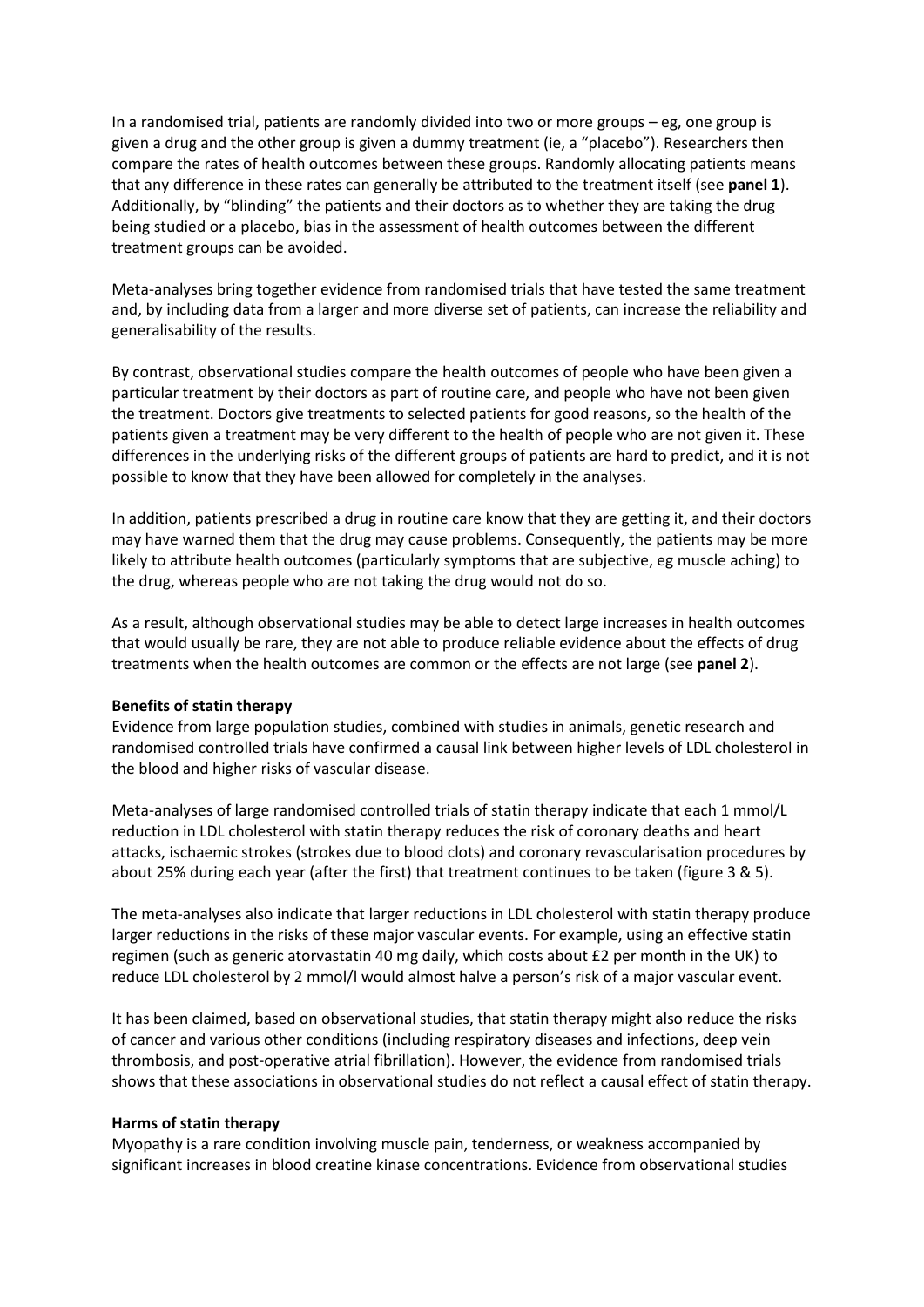and randomised trials points to a causal effect of statin therapy on myopathy. However, the risk of myopathy is low: about 1 extra case per 10,000 patients taking an effective statin regimen (such as atorvastatin 40 mg daily) during each year of treatment.

In addition, evidence from randomised trials has identified an increased risk of diabetes due to statin therapy: about 10-20 extra cases of diabetes developing per 10,000 treated patients per year. This excess of diabetes occurs mainly in people who are already at increased risk of developing diabetes, and its clinical significance is uncertain. In particular, although diabetes is associated with increased risk of vascular disease, statin therapy produces substantial reductions in vascular disease.

Some observational studies have suggested statin therapy may be associated with an increased risk of haemorrhagic stroke. And randomised trials indicate that statin therapy may increase the risk of haemorrhagic stroke by about one-fifth. Typically, in Western populations, this would correspond to an increase of about 5-10 extra cases per 10,000 treated patients per year. In most circumstances, the reductions in ischaemic strokes produced by statin therapy are much bigger than the increases in haemorrhagic strokes, so the risk of stroke of any kind is reduced substantially.

Reports of increased rates of muscle pain and weakness in observational studies have led to claims that as many as 20% of patients have "statin intolerance", chiefly due to muscle pain and weakness. The randomised trial evidence demonstrate that these claims represent misattribution of symptoms to the statin therapy. Instead, at most, statin therapy causes an increase in symptomatic adverse events (such as muscle pain and weakness) in about 10-20 of 10,000 treated patients per year.

It has been claimed, based on observational studies, that statin therapy might increase the risks of various other conditions (including memory loss, cataracts, kidney injury, liver disease, sleep disturbance, aggression, suicidal behavioural, erectile disjunction and neuropathy). However, the evidence from the randomised trials shows that these associations in observational studies do not reflect a causal effect of statin therapy.

Writing in a linked Comment, Dr Richard Horton, editor-in-chief of *The Lancet* says: "Controversy over the safety and efficacy of statins has harmed the health of potentially thousands of people in the UK. That is why we are this week publishing a comprehensive scientific review about the efficacy and safety of statin therapy by researchers who have made substantial contributions to the science of statins. The purpose of this review is to help doctors and patients make informed decisions about the use of this important drug class."

NOTES TO EDITORS No specific funding was received for this Review. [1] Quotes direct from the author and cannot be found in the text of the Review.

**EMBARGOED MEDIA BRIEFING: Dr Richard Horton and Review authors Professor Rory Collins, Professor Jane Armitage and Professor Liam Smeeth presented the findings of the Review at an embargoed media briefing at the Science Media Centre in London on Wednesday 7th September. For a recording of the briefing, please contact Seil Collins, Media Relations Manager, The Lancet T) +44 207 424 4949 M) +44 7468 708644 E) [seil.collins@lancet.com](mailto:seil.collins@lancet.com)**

**For interviews with Review authors Professor Rory Collins and Professor Jane Armitage, Clinical Trial Service Unit (CTSU), University of Oxford, UK, please contact Andrew Trehearne, in the Communications Department T) +44 1865 743960 E) [Andrew.Trehearne@ukbiobank.ac.uk](mailto:Andrew.Trehearne@ukbiobank.ac.uk)**